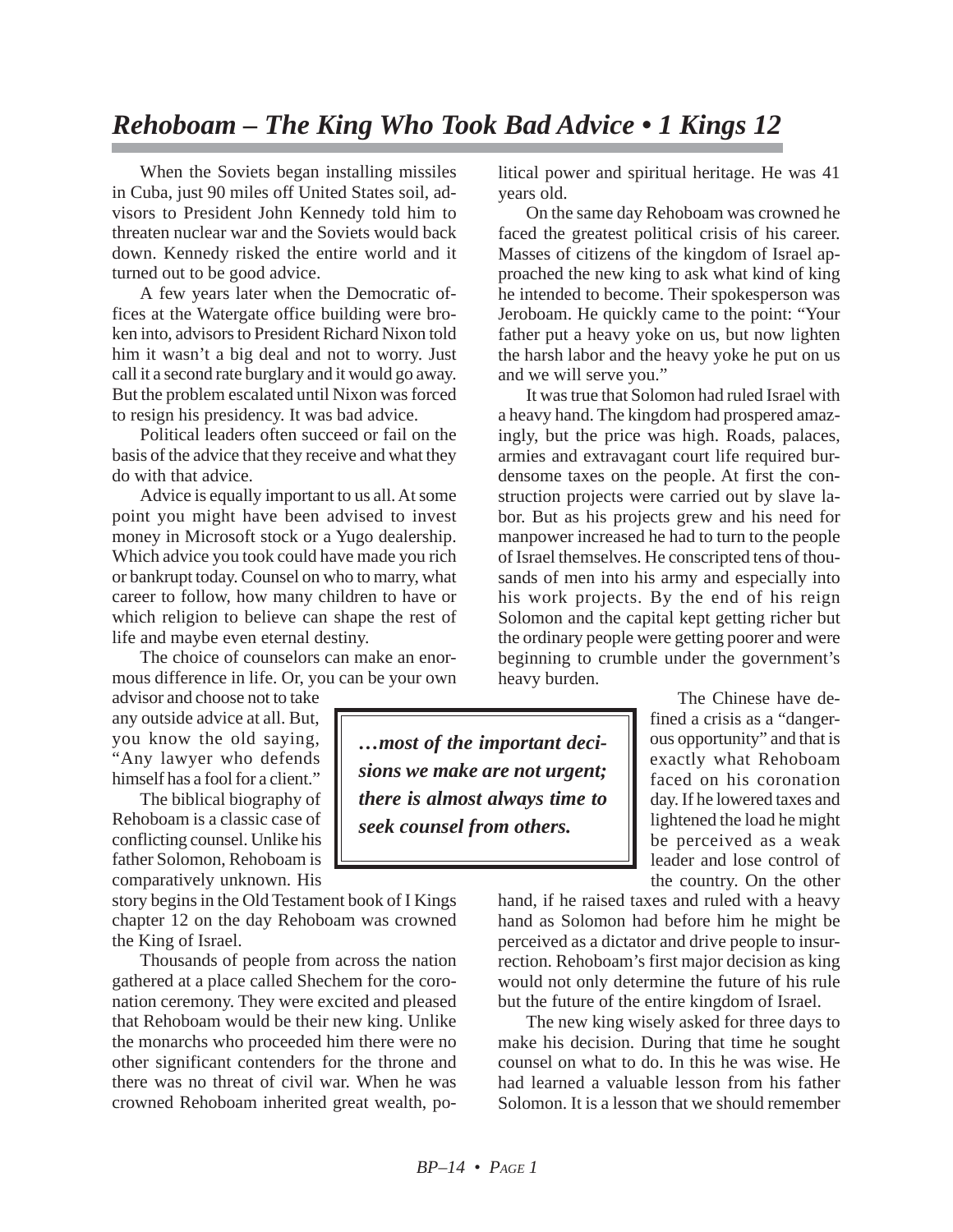as well. It is that most of the important decisions we make are not urgent; there is almost always time to seek counsel from others.

But, what should we look for in good counselors? Ideally, we should seek those who have experience. We should choose those who have a track record of giving good counsel. Another important quality would be godliness. We should be sure that those we seek counsel from share God's point-of-view. In addition to these qualities, wisdom—having practical insight into our situation—and truth—honestly telling it the way it is—must also be qualities found in good counselors.

Rehoboam sought the counsel of the elders who had served his father Solomon. They had experience; they were veterans; they were godly and wise and spoke the truth. These men told Rehoboam in I Kings 12:7, "If today you will be a servant to these people and serve them and give them a favorable answer, they will always be your servants." In other words, be kind not harsh, and be a servant-leader.

But Rehoboam wasn't comfortable with their advice. He wanted another opinion. Maybe he had already made up his mind. He did what a lot of people do when they dislike the advice they receive—he found different advisors.

Rehoboam sought the counsel of his younger contemporary advisors, those with whom he had grown up. He knew them well, although they lacked experience, godliness, wisdom and truth. He asked them what to do and they answered:

"Tell these people who have said to you, 'Your father put a heavy yoke on us, but make our yoke lighter'—tell them, 'My little finger is thicker than my father's waist. My father laid on you a heavy yoke; I will make it even heavier. My father scourged you with whips; I will scourge you with scorpions.'"

So Rehoboam returned to the people and announced his decision: higher taxes, stricter rules and more forced labor.

In some ways Rehoboam didn't really decide for himself. He simply chose who would make his decision for him.

There is no record that Rehoboam prayed. He could have. He had time. He didn't ask God for help or advice. He had 72 hours to go to God for the most important decision of his life and he never bothered to consult God.

Learn from him! When deciding about a career or looking for a job. When planning a marriage, making a major business decision or any other really major decision in life—take time and seek God!

The consequences for Rehoboam were severe. Ten-twelfths of the nation left the kingdom that day. Rehoboam was left with only 1/6 of the territory and people that he had inherited only three days earlier.

A new Northern Kingdom was established with Jeroboam as their king. They took the name "Israel". They set up altars, temples and their own pagan religion with priests and sacrifices.

The remaining southern kingdom was called Judah. Politically and militarily it was a weak kingdom. Egypt and other nations attacked it. They seized towns. They captured people. Solomon's hoards of gold were stolen. Constant war and growing poverty replaced the peace and prosperity that had been theirs under Solomon's rule.

And the consequences continued. Both parts of the once united kingdom were eventually conquered and their citizens were carried off into captivity. Eventually the ten northern provinces disappeared and the people became known as the "ten lost tribes of Israel". By contrast, the southern kingdom of Judah became the Jews of later history who were without a nation until the modern state of Israel was established in 1948.

One man's decision brought 3,000 years of consequences! Let us never underestimate the impact of the choices that we make or of leaving God out.

There are some leadership lessons we can all learn from Rehoboam. We learn from him that effective leadership seeks the consent of followers. The "consent of the governed" is more than an American idea. It applies to every culture, every country, every business, every family, every church and every group. It is possible to control people with guns, money or threats. But to truly lead people always requires the consent and support of followers. Good leaders serve their followers and those followers know the leader has the people's best interest at heart.

Rehoboam wanted to be a public master but